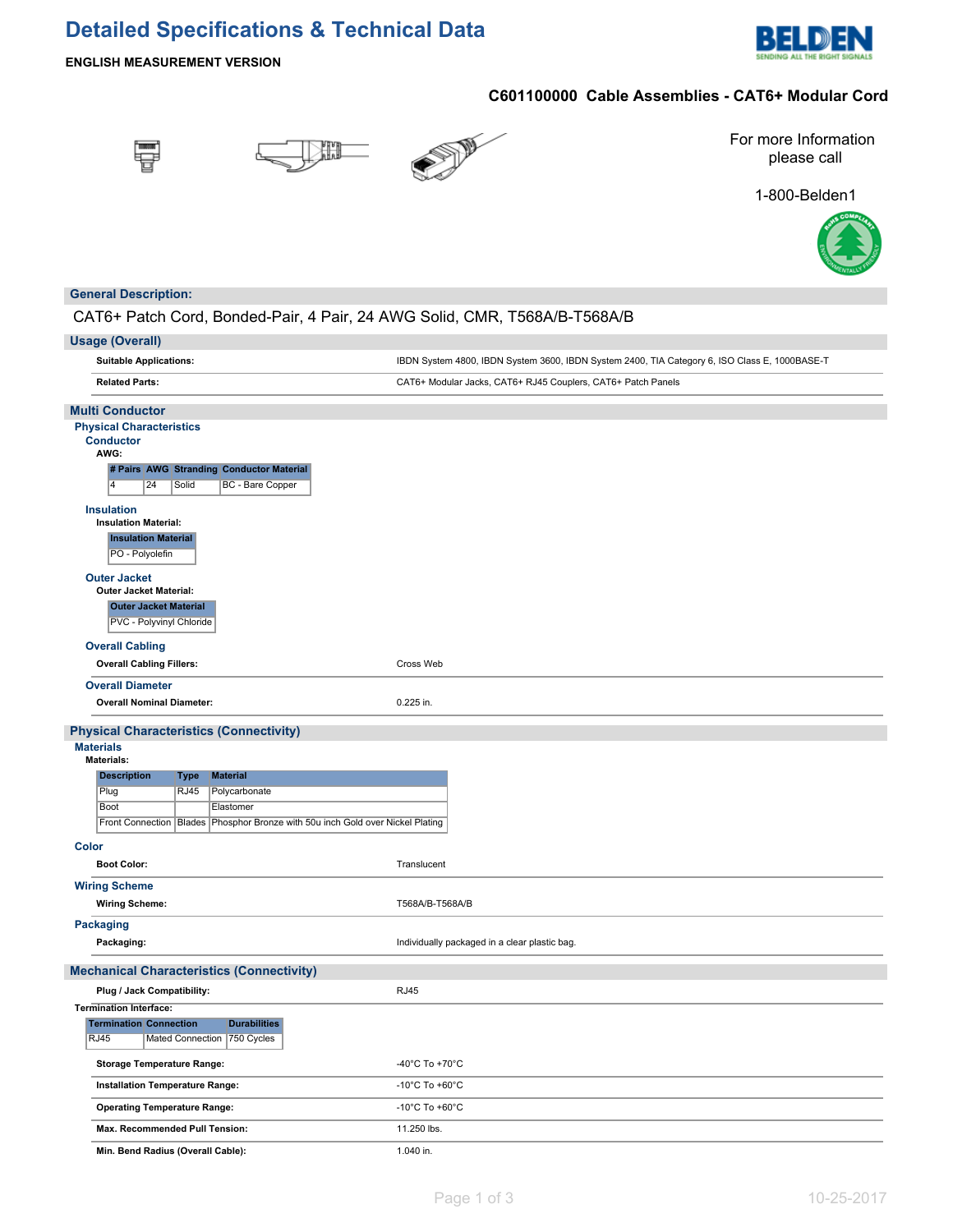# **Detailed Specifications & Technical Data**

### **ENGLISH MEASUREMENT VERSION**



DEN

| <b>Applicable Specifications and Agency Compliance (Overall)</b> |                                                   |  |  |  |  |  |  |
|------------------------------------------------------------------|---------------------------------------------------|--|--|--|--|--|--|
| <b>Applicable Standards &amp; Environmental Programs</b>         |                                                   |  |  |  |  |  |  |
| <b>UL Rating:</b>                                                | Riser                                             |  |  |  |  |  |  |
| <b>Other Standards:</b>                                          | FCC Part 68, Subpart F, IEC 60603-7               |  |  |  |  |  |  |
| EU Directive 2002/95/EC (RoHS):                                  | Yes                                               |  |  |  |  |  |  |
| EU RoHS Compliance Date (mm/dd/yyyy):                            | 01/01/2006                                        |  |  |  |  |  |  |
| MII Order #39 (China RoHS):                                      | <b>EUP 50</b>                                     |  |  |  |  |  |  |
| <b>Telecommunications Standards:</b>                             | Category 6 - TIA 568.C.2, ISO/IEC 11801:2002 Ed.2 |  |  |  |  |  |  |
| <b>Safety Listing:</b>                                           | <b>Bi-national Standard Listed</b>                |  |  |  |  |  |  |
| <b>Suitability</b>                                               |                                                   |  |  |  |  |  |  |
| Suitability Indoor:                                              | Yes                                               |  |  |  |  |  |  |

### **Transmission Characteristics (Connectivity)**

**Performance Table 1:**

| Frequency<br>(MHz) | Max.<br><b>Insertion Loss</b><br>TIA* (dB) | Max.<br><b>Insertion Loss</b><br>Belden (dB) | Min.<br><b>PSNEXT</b><br>TIA* (dB) | <b>Min</b><br><b>PSNEXT</b><br>Belden (dB) | Min.<br><b>PSACRF</b><br>$TIA*$ (dB) | Min.<br><b>PSACRF</b><br>Belden (dB) |
|--------------------|--------------------------------------------|----------------------------------------------|------------------------------------|--------------------------------------------|--------------------------------------|--------------------------------------|
| 1.000              | 2.400                                      | 2.000                                        | 72.300                             | 73.300                                     | 64.800                               | 67.800                               |
| 4.000              | 4.500                                      | 3.700                                        | 63.300                             | 64.300                                     | 52.800                               | 55.800                               |
| 8.000              | 6.400                                      | 5.200                                        | 58,800                             | 61.300                                     | 46.700                               | 49.700                               |
| 10.000             | 7.100                                      | 5.900                                        | 57.300                             | 59.800                                     | 44.800                               | 47.800                               |
| 16.000             | 9.100                                      | 7.400                                        | 54.200                             | 56.600                                     | 40.700                               | 43.700                               |
| 20.000             | 10.200                                     | 8.300                                        | 52.800                             | 55.100                                     | 38,800                               | 41.800                               |
| 25.000             | 11.400                                     | 9.300                                        | 51.300                             | 53.500                                     | 36,800                               | 39,800                               |
| 31.250             | 12,800                                     | 10.400                                       | 49.900                             | 52.000                                     | 34.900                               | 37.900                               |
| 62.500             | 18.500                                     | 14.900                                       | 45.400                             | 47.100                                     | 28.900                               | 31.900                               |
| 100.000            | 23.800                                     | 19.000                                       | 42.300                             | 43.800                                     | 24.800                               | 27,800                               |
| 200.000            | 34,800                                     | 27.500                                       | 37,800                             | 38.900                                     | 18.800                               | 21.800                               |
| 250.000            | 39.400                                     | 31.000                                       | 36,300                             | 37.300                                     | 16.800                               | 19,800                               |
| 300.000            |                                            | 34.200                                       |                                    | 36.100                                     |                                      | 18.300                               |

**Performance Table - Footnote:** 100 Meter Cable Specifications - \* TIA-EIA-568-C.2 Category 6 Standard -------- PSACRF is formally PSELFEXT

### **Performance Table 2:**

| <b>Frequency (MHz) Return Loss</b> | Min.<br>TIA* (dB) | Min.<br><b>Return Loss</b><br>Belden (dB) | Min.<br><b>Balanced TCL</b><br>TIA* (dB) | Min.<br><b>Balanced TCL</b><br>Belden (dB) |
|------------------------------------|-------------------|-------------------------------------------|------------------------------------------|--------------------------------------------|
| 1.000                              | 20,000            | 20.000                                    | 40.000                                   | 40.000                                     |
| 4.000                              | 23,000            | 23.000                                    | 40.000                                   | 40.000                                     |
| 8.000                              | 24.500            | 24.500                                    | 40.000                                   | 40.000                                     |
| 10.000                             | 25.000            | 25.000                                    | 40.000                                   | 40.000                                     |
| 16.000                             | 25.000            | 25.000                                    | 38,000                                   | 38,000                                     |
| 20.000                             | 25.000            | 25.000                                    | 37.000                                   | 37,000                                     |
| 25.000                             | 24.200            | 24.300                                    | 36,000                                   | 36,000                                     |
| 31.250                             | 23.300            | 23.600                                    | 35.100                                   | 35.100                                     |
| 62.500                             | 20.700            | 21.500                                    | 32.000                                   | 32.000                                     |
| 100.000                            | 19.000            | 20.800                                    | 30,000                                   | 30.000                                     |
| 200.000                            | 16.400            | 18.700                                    | 27.000                                   | 27.000                                     |
| 250.000                            | 15,600            | 18,000                                    | 26,000                                   | 26,000                                     |
| 300.000                            |                   | 17.500                                    |                                          |                                            |

**Dielectric Strength:** 1,000 V RMS @ 60 Hz for 1 minute

| <b>Current Rating:</b>                      |                                 | 1.500 A                                                                           |  |  |  |  |
|---------------------------------------------|---------------------------------|-----------------------------------------------------------------------------------|--|--|--|--|
|                                             | <b>Insulation Resistance:</b>   | 500 M-Ohm Minimum                                                                 |  |  |  |  |
|                                             | <b>Max. Contact Resistance:</b> | 20 m-Ohm                                                                          |  |  |  |  |
| <b>Electrical Characteristics (Overall)</b> |                                 |                                                                                   |  |  |  |  |
| Labeling                                    |                                 |                                                                                   |  |  |  |  |
|                                             | Labeling:                       | Labeling: Belden Part Number, Performance Acronym, Wiring Scheme and Cord Length. |  |  |  |  |

### **Notes (Overall)**

**Notes:** C601100000 is subdivided as following C6-01-1-00-000 C6 stands for performance, 01 stands for cable type, 1 stands for termination type, 00 stands for color, 000 stands for length Use last 3 digits of the code to specify length in feet - 001-015 ft in increments of 1 ft than 20 ft or 25 ft. xxx stands for special required length.